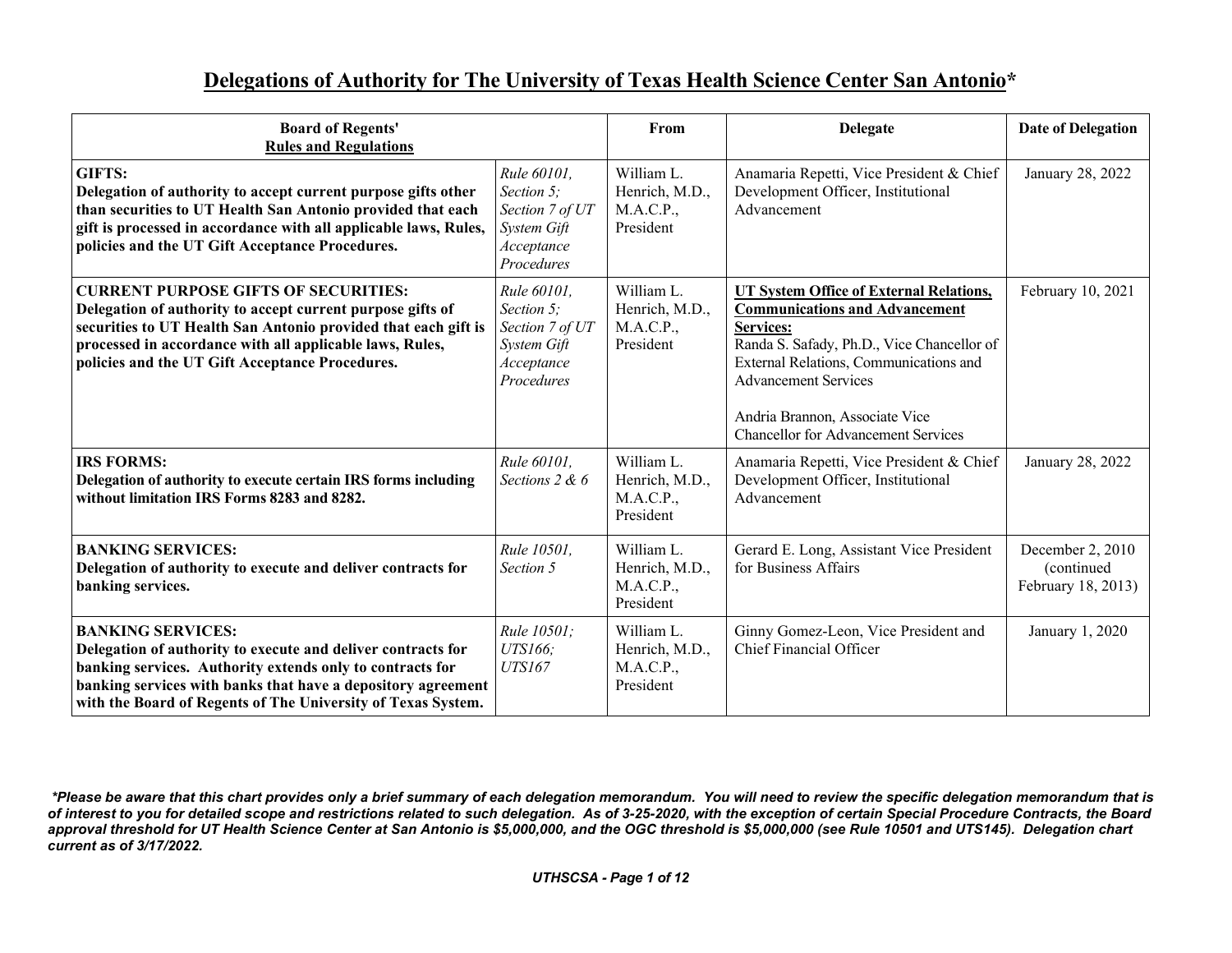| <b>Board of Regents'</b><br><b>Rules and Regulations</b>                                                                                                                                                                                                                                                                                                                                                                                                                                                                                                                                                             |                                          | From                                                   | <b>Delegate</b>                                                                 | <b>Date of Delegation</b> |
|----------------------------------------------------------------------------------------------------------------------------------------------------------------------------------------------------------------------------------------------------------------------------------------------------------------------------------------------------------------------------------------------------------------------------------------------------------------------------------------------------------------------------------------------------------------------------------------------------------------------|------------------------------------------|--------------------------------------------------------|---------------------------------------------------------------------------------|---------------------------|
| <b>BANKING SERVICES:</b><br>Delegation of authority to execute and deliver contracts for<br>banking services. Authority extends only to contracts for<br>banking services with banks that have a depository agreement<br>with the Board of Regents of The University of Texas System.                                                                                                                                                                                                                                                                                                                                | Rule 10501;<br><b>UTS166</b> ;<br>UTS167 | William L.<br>Henrich, M.D.,<br>M.A.C.P.,<br>President | Andrea M. Marks, Senior Executive Vice<br>President and Chief Operating Officer | October 1, 2019           |
| NEW MINOR CONSTRUCTION AND MINOR REPAIR<br>AND REHABILITATION CONSTRUCTION PROJECTS:<br>Delegation of authority to: (1) appoint architects; approve<br>plans and construction documents; and execute and deliver<br>related contracts, agreements, guaranteed maximum price or<br>stipulated sum proposals, and other documents; and (2)<br>execute and deliver contracts and agreements with architects,<br>engineers, and other professional service providers, for all<br>new minor construction projects and minor repair and<br>rehabilitation projects with an anticipated value under<br>\$10,000,000.        | Rule 80403                               | William L.<br>Henrich, M.D.,<br>M.A.C.P.,<br>President | Ginny Gomez-Leon, Vice President and<br>Chief Financial Officer                 | January 28, 2022          |
| <b>NEW MINOR CONSTRUCTION AND MINOR REPAIR</b><br>AND REHABILITATION CONSTRUCTION PROJECTS:<br>Delegation of authority to: (1) appoint architects; approve<br>plans and construction documents; and execute and deliver<br>related contracts, agreements, guaranteed maximum price or<br>stipulated sum proposals, and other documents; and (2)<br>execute and deliver contracts and agreements with architects,<br>engineers, and other professional service providers, for all<br>new minor construction projects and minor repair and<br>rehabilitation projects with an anticipated value under<br>\$10,000,000. | Rule 80403                               | William L.<br>Henrich, M.D.,<br>M.A.C.P.,<br>President | Eric Walls, Senior Director of Supply<br>Chain Management & HUB Coordinator     | September 14, 2016        |

*<sup>\*</sup>Please be aware that this chart provides only a brief summary of each delegation memorandum. You will need to review the specific delegation memorandum that is of interest to you for detailed scope and restrictions related to such delegation. As of 3-25-2020, with the exception of certain Special Procedure Contracts, the Board approval threshold for UT Health Science Center at San Antonio is \$5,000,000, and the OGC threshold is \$5,000,000 (see Rule 10501 and UTS145). Delegation chart current as of 3/17/2022.*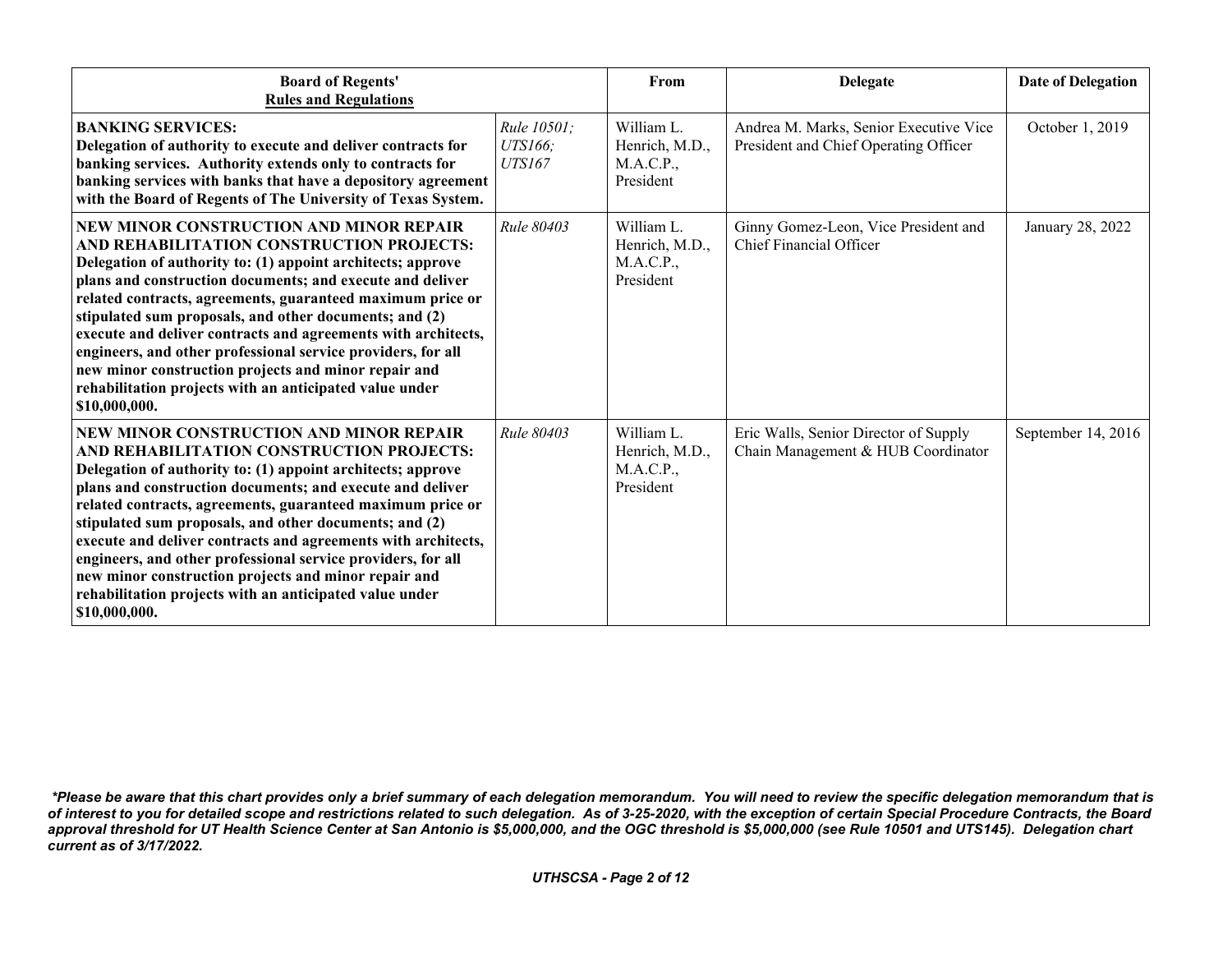| <b>Board of Regents'</b><br><b>Rules and Regulations</b>                                                                                                                                                                                                                                                                                                                                                                                                                                                                                                                                                      |            | From                                                   | <b>Delegate</b>                                                                           | <b>Date of Delegation</b> |
|---------------------------------------------------------------------------------------------------------------------------------------------------------------------------------------------------------------------------------------------------------------------------------------------------------------------------------------------------------------------------------------------------------------------------------------------------------------------------------------------------------------------------------------------------------------------------------------------------------------|------------|--------------------------------------------------------|-------------------------------------------------------------------------------------------|---------------------------|
| NEW MINOR CONSTRUCTION AND MINOR REPAIR<br>AND REHABILITATION CONSTRUCTION PROJECTS:<br>Delegation of authority to: (1) appoint architects; approve<br>plans and construction documents; and execute and deliver<br>related contracts, agreements, guaranteed maximum price or<br>stipulated sum proposals, and other documents; and (2)<br>execute and deliver contracts and agreements with architects,<br>engineers, and other professional service providers, for all<br>new minor construction projects and minor repair and<br>rehabilitation projects with an anticipated value under<br>\$10,000,000. | Rule 80403 | William L.<br>Henrich, M.D.,<br>M.A.C.P.,<br>President | Andrea M. Marks, Senior Executive Vice<br>President and Chief Operating Officer           | January 28, 2022          |
| NEW MINOR CONSTRUCTION AND MINOR REPAIR<br>AND REHABILITATION CONSTRUCTION PROJECTS:<br>Delegation of authority to: (1) appoint architects; approve<br>plans and construction documents; and execute and deliver<br>related contracts, agreements, guaranteed maximum price or<br>stipulated sum proposals, and other documents; and (2)<br>execute and deliver contracts and agreements with architects,<br>engineers, and other professional service providers, for all<br>new minor construction projects and minor repair and<br>rehabilitation projects with an anticipated value under<br>\$10,000,000. | Rule 80403 | William L.<br>Henrich, M.D.,<br>M.A.C.P.,<br>President | James D. Kazen, Executive Vice<br>President for Facilities Planning and<br>Administration | September 14, 2016        |
| <b>SPACE LEASE AGREEMENTS:</b><br>Delegation of authority relating to space lease agreements for<br>the purpose of leasing space for the use by the institution for<br>institutional purposes.                                                                                                                                                                                                                                                                                                                                                                                                                | Rule 10501 | William L.<br>Henrich, M.D.,<br>M.A.C.P.,<br>President | Ginny Gomez-Leon, Vice President and<br>Chief Financial Officer                           | January 1, 2020           |
| <b>SPACE LEASE AGREEMENTS:</b><br>Delegation of authority relating to space lease agreements for<br>the purpose of leasing space for the use by the institution for<br>institutional purposes.                                                                                                                                                                                                                                                                                                                                                                                                                | Rule 10501 | William L.<br>Henrich, M.D.,<br>M.A.C.P.,<br>President | Andrea M. Marks, Senior Executive Vice<br>President and Chief Operating Officer           | October 1, 2019           |
| <b>SPACE LEASE AGREEMENTS:</b><br>Delegation of authority relating to space lease agreements.                                                                                                                                                                                                                                                                                                                                                                                                                                                                                                                 | Rule 10501 | William L.<br>Henrich, M.D.,<br>M.A.C.P.,<br>President | Eric R. Walls, Senior Director of Supply<br>Chain Management & HUB Coordinator            | August 10, 2016           |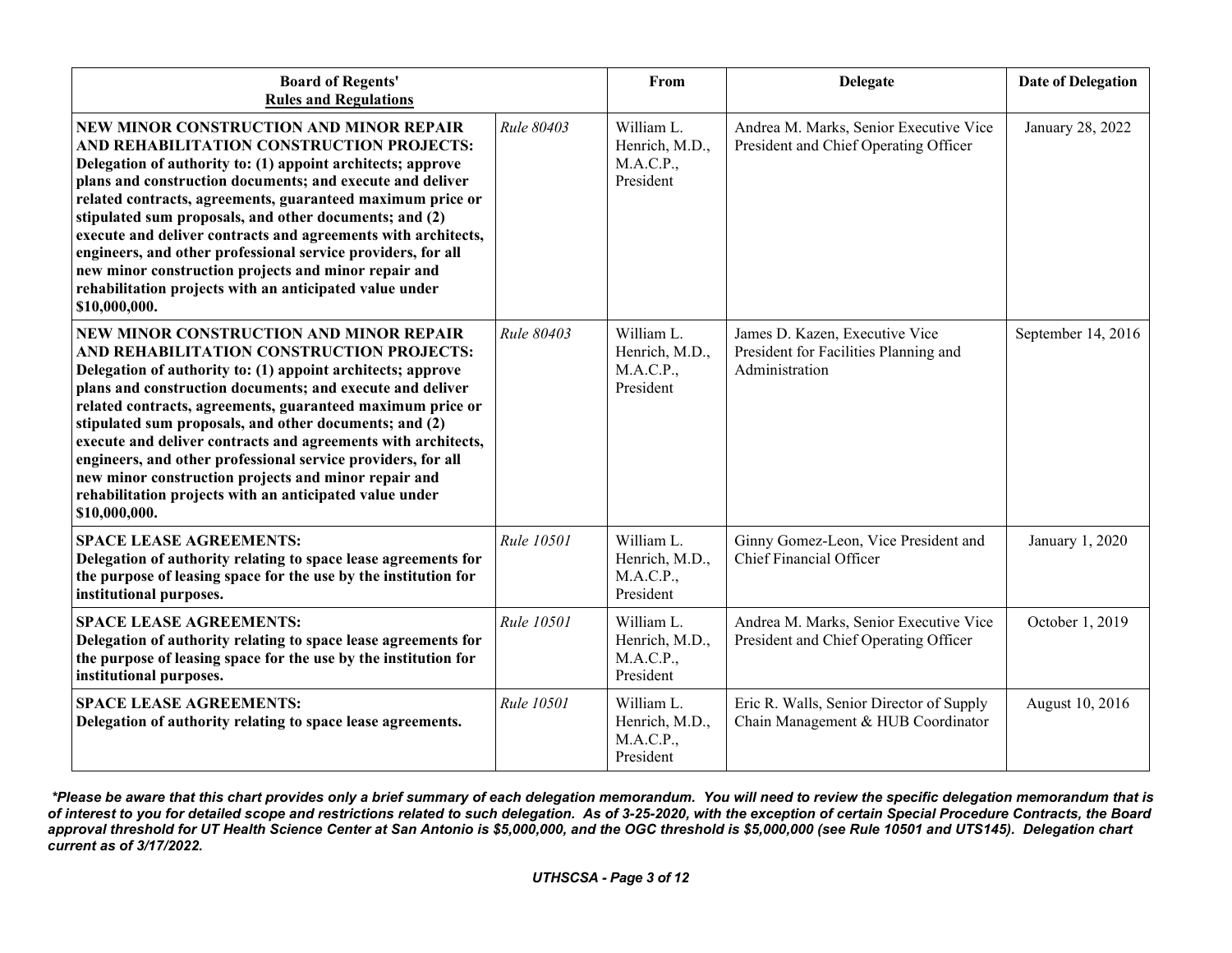| <b>Board of Regents'</b><br><b>Rules and Regulations</b>                                                                                                                                                                                                                                                                                                                                                                                 |                   | From                                                   | <b>Delegate</b>                                                                                                                                                                  | <b>Date of Delegation</b> |
|------------------------------------------------------------------------------------------------------------------------------------------------------------------------------------------------------------------------------------------------------------------------------------------------------------------------------------------------------------------------------------------------------------------------------------------|-------------------|--------------------------------------------------------|----------------------------------------------------------------------------------------------------------------------------------------------------------------------------------|---------------------------|
| <b>SPACE LEASE AGREEMENTS:</b><br>Delegation of authority relating to space lease agreements.                                                                                                                                                                                                                                                                                                                                            | Rule 10501        | William L.<br>Henrich, M.D.,<br>M.A.C.P.,<br>President | Gerard E. Long, Assistant Vice President<br>for Business Affairs                                                                                                                 | September 14, 2016        |
| <b>PURCHASE ORDERS:</b><br>Delegation of authority to execute and deliver purchase orders<br>for the routine purchase of equipment, supplies, goods, and<br>services.                                                                                                                                                                                                                                                                    | <b>Rule 10501</b> | William L.<br>Henrich, M.D.,<br>M.A.C.P.,<br>President | Jack C. Park, Senior Legal Officer                                                                                                                                               | January 10, 2020          |
| <b>PURCHASE ORDERS:</b><br>Delegation of authority to execute and deliver purchase orders<br>for the routine purchase of equipment, supplies, goods, and<br>services.                                                                                                                                                                                                                                                                    | <b>Rule 10501</b> | William L.<br>Henrich, M.D.,<br>M.A.C.P.,<br>President | Christelle Farias, Assistant Director of<br>Purchasing                                                                                                                           | January 10, 2020          |
| <b>PURCHASE ORDERS:</b><br>Delegation of authority to execute and deliver purchase orders<br>for the routine purchase of equipment, supplies, goods, and<br>services.                                                                                                                                                                                                                                                                    | Rule 10501        | William L.<br>Henrich, M.D.,<br>M.A.C.P.,<br>President | Teresa Crum, Purchasing Manager                                                                                                                                                  | January 10, 2020          |
| <b>PURCHASE ORDERS:</b><br>In the absence of the Director of Purchasing, delegation of<br>authority to execute and deliver purchase orders and related<br>documents in a dollar amount set forth for the formal bidding<br>threshold, and established by the Texas Building and<br>Procurement Commission, with the exception of sole<br>source/brand purchases for the routine purchase of<br>equipment, supplies, goods, and services. | Rule 10501        | William L.<br>Henrich, M.D.,<br>M.A.C.P.,<br>President | In the absence of the Director of<br>Purchasing, and as assigned by the<br><b>Director of Purchasing:</b><br>Senior Buyers and Procurement Officers,<br>Department of Purchasing | January 10, 2020          |
| <b>PURCHASE ORDERS:</b><br>Delegation of authority to execute and deliver purchase orders<br>for the routine purchase of equipment, supplies, goods, and<br>services.                                                                                                                                                                                                                                                                    | <b>Rule 10501</b> | William L.<br>Henrich, M.D.,<br>M.A.C.P.,<br>President | Andrea M. Marks, Senior Executive Vice<br>President and Chief Operating Officer                                                                                                  | October 1, 2019           |
| <b>PURCHASE ORDERS:</b><br>Delegation of authority to execute and deliver purchase orders<br>for the routine purchase of equipment, supplies, goods, and<br>services.                                                                                                                                                                                                                                                                    | <b>Rule 10501</b> | William L.<br>Henrich, M.D.,<br>M.A.C.P.,<br>President | Ginny Gomez-Leon, Vice President and<br><b>Chief Financial Officer</b>                                                                                                           | October 1, 2019           |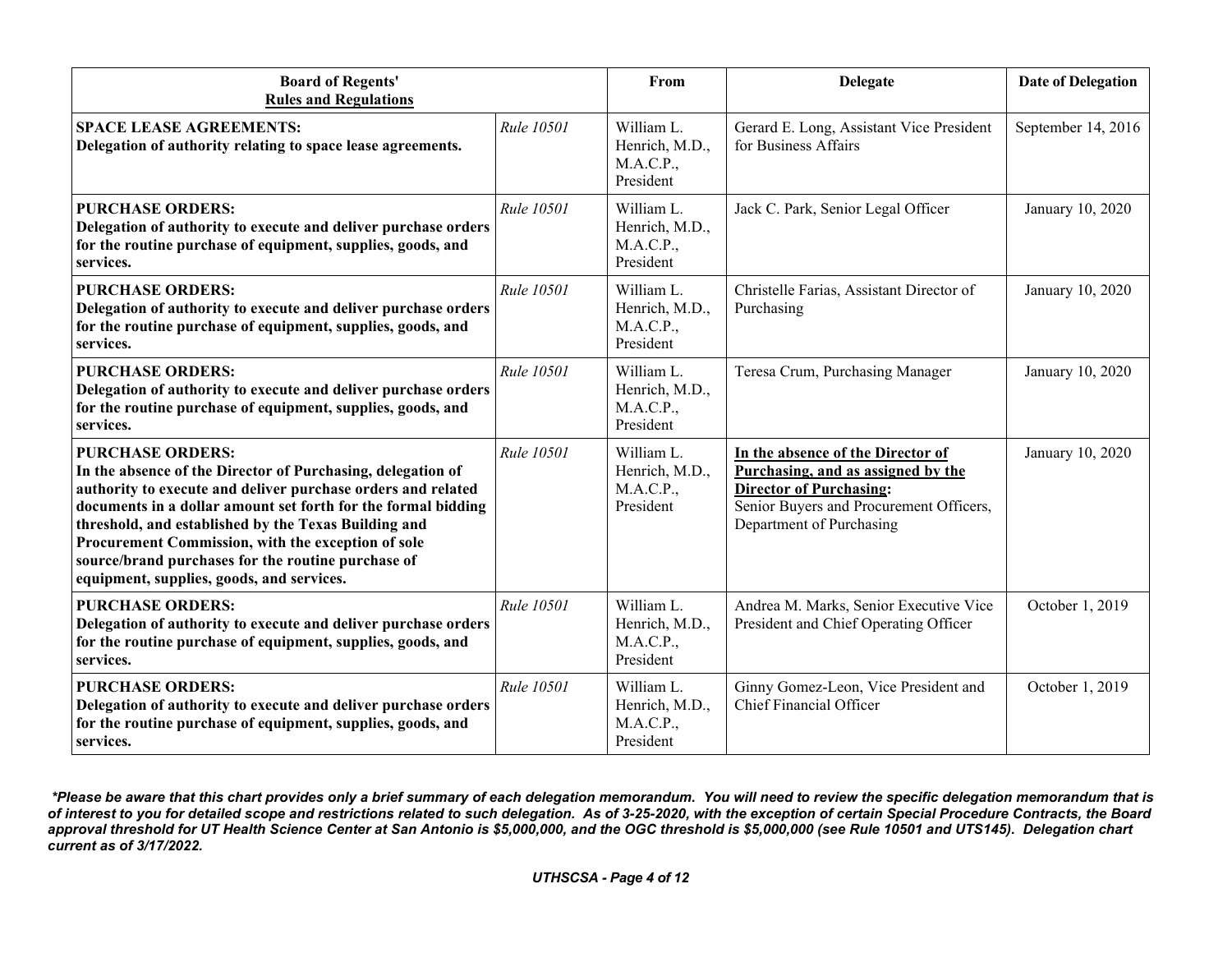| <b>Board of Regents'</b><br><b>Rules and Regulations</b>                                                                                                                              |                          | From                                                   | <b>Delegate</b>                                                                                   | <b>Date of Delegation</b>                            |
|---------------------------------------------------------------------------------------------------------------------------------------------------------------------------------------|--------------------------|--------------------------------------------------------|---------------------------------------------------------------------------------------------------|------------------------------------------------------|
| <b>PURCHASE ORDERS:</b><br>Delegation of authority to execute and deliver purchase orders<br>for the routine purchase of equipment, supplies, goods, and<br>services.                 | Rule 10501               | William L.<br>Henrich, M.D.,<br>M.A.C.P.,<br>President | Eric R. Walls, Senior Director of Supply<br>Chain Management & HUB Coordinator                    | August 10, 2016                                      |
| <b>PURCHASE ORDERS:</b><br>Delegation of authority to execute and deliver purchase orders<br>for routine purchases of equipment, supplies, goods, and<br>services.                    | Rule 10501,<br>Section 5 | William L.<br>Henrich, M.D.,<br>M.A.C.P.,<br>President | Gerard E. Long, Assistant Vice President<br>for Business Affairs                                  | December 2, 2010<br>(continued<br>February 18, 2013) |
| <b>PURCHASE ORDERS:</b><br>Delegation of authority to execute and deliver purchase orders<br>for routine purchases of equipment, supplies, goods, and services<br>up to \$15,000.     | Rule 10501               | William L.<br>Henrich, M.D.,<br>M.A.C.P.,<br>President | Up to \$15,000<br>Buyer Assistant, Department of<br>Purchasing                                    | June 9, 2016                                         |
| <b>PURCHASE ORDERS:</b><br>Delegation of authority to execute and deliver purchase orders<br>for routine purchases of equipment, supplies, goods, and services<br>up to \$15,000.     | Rule 10501               | William L.<br>Henrich, M.D.,<br>M.A.C.P.,<br>President | Up to \$15,000<br>Buyer Associate, Department of<br>Purchasing                                    | June 9, 2016                                         |
| <b>PURCHASE ORDERS:</b><br>Delegation of authority to execute and deliver purchase orders<br>for routine purchases of equipment, supplies, goods, and services<br>up to \$50,000.     | Rule 10501               | William L.<br>Henrich, M.D.,<br>M.A.C.P.,<br>President | Up to \$50,000<br>Contract Administrator, Department of<br>Purchasing                             | August 18, 2016                                      |
| <b>PURCHASE ORDERS:</b><br>Delegation of authority to execute and deliver purchase orders<br>for routine purchases of equipment, supplies, goods, and services<br>up to \$50,000.     | Rule 10501               | William L.<br>Henrich, M.D.,<br>M.A.C.P.,<br>President | Up to \$50,000<br>Buyer Intermediate, Department of<br>Purchasing                                 | June 9, 2016                                         |
| <b>PURCHASE ORDERS:</b><br>Delegation of authority to execute and deliver purchase orders<br>up to \$100,000 for the routine purchase of equipment, supplies,<br>goods, and services. | Rule 10501               | William L.<br>Henrich, M.D.,<br>M.A.C.P.,<br>President | <b>Up to \$100,000</b><br>Amanda Alvarado, Contract Specialist-<br>Lead, Department of Purchasing | March 8, 2021                                        |
| <b>PURCHASE ORDERS:</b><br>Delegation of authority to execute and deliver purchase orders<br>for routine purchases of equipment, supplies, goods, and services<br>up to \$100,000.    | Rule 10501               | William L.<br>Henrich, M.D.,<br>M.A.C.P.,<br>President | Up to \$100,000<br>Procurement Agent Intermediate,<br>Department of Purchasing                    | June 9, 2016                                         |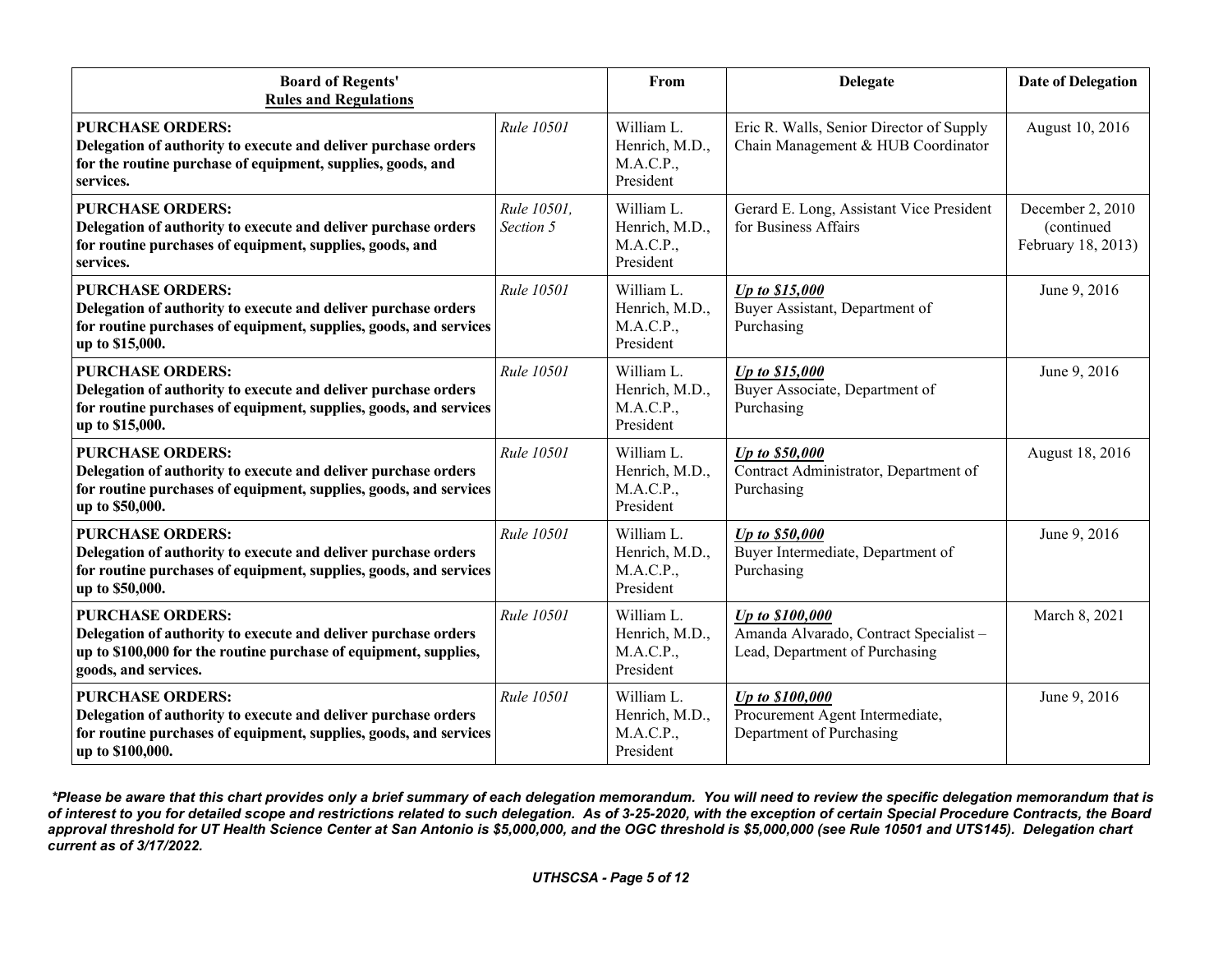| <b>Board of Regents'</b><br><b>Rules and Regulations</b>                                                                                                                                                                                                                                                                                              |                          | From                                                   | <b>Delegate</b>                                                                       | <b>Date of Delegation</b>                            |
|-------------------------------------------------------------------------------------------------------------------------------------------------------------------------------------------------------------------------------------------------------------------------------------------------------------------------------------------------------|--------------------------|--------------------------------------------------------|---------------------------------------------------------------------------------------|------------------------------------------------------|
| <b>PURCHASE ORDERS:</b><br>Delegation of authority to execute and deliver purchase orders<br>for the routine purchase of equipment, supplies, goods, and<br>services, up to \$1,000,000.                                                                                                                                                              | Rule 10501               | William L.<br>Henrich, M.D.,<br>M.A.C.P.,<br>President | Up to \$1,000,000<br>Procurement Agent Senior, Department of<br>Purchasing            | August 18, 2016                                      |
| <b>CONTRACTS:</b><br>Delegation of authority to execute and deliver contracts of any<br>kind or nature, including contracts for the purchase of<br>equipment, supplies, goods and services.                                                                                                                                                           | <b>Rule 10501</b>        | William L.<br>Henrich, M.D.,<br>M.A.C.P.,<br>President | Ginny Gomez-Leon, Vice President and<br>Chief Financial Officer                       | January 1, 2020                                      |
| <b>CONTRACTS:</b><br>Delegation of authority to execute and deliver contracts of any<br>kind or nature, including contracts for the purchase of<br>equipment, supplies, goods and services.                                                                                                                                                           | Rule 10501               | William L.<br>Henrich, M.D.,<br>M.A.C.P.,<br>President | Andrea M. Marks, Senior Executive Vice<br>President and Chief Operating Officer       | October 1, 2019                                      |
| <b>CONTRACTS:</b><br>Delegation of authority to execute and deliver contracts of any<br>kind or nature, including contracts for the purchase of<br>equipment, supplies, goods, and services.                                                                                                                                                          | <b>Rule 10501</b>        | William L.<br>Henrich, M.D.,<br>M.A.C.P.,<br>President | Eric R. Walls, Senior Director of Supply<br>Chain Management & HUB Coordinator        | August 10, 2016                                      |
| <b>CONTRACTS:</b><br>Delegation of authority to execute and deliver contracts for<br>the purchase of equipment, supplies, goods and services.                                                                                                                                                                                                         | Rule 10501.<br>Section 5 | William L.<br>Henrich, M.D.,<br>M.A.C.P.,<br>President | Gerard E. Long, Assistant Vice President<br>for Business Affairs                      | December 2, 2010<br>(continued<br>February 18, 2013) |
| <b>CONTRACTS:</b><br>Delegation of authority to execute and deliver contracts of any<br>kind or nature, including contracts for the purchase of<br>equipment, supplies, goods and services, up to \$15,000.                                                                                                                                           | Rule 10501               | William L.<br>Henrich, M.D.,<br>M.A.C.P.,<br>President | Up to \$15,000<br><b>Contract Administration Manager,</b><br>Department of Purchasing | August 18, 2016                                      |
| <b>INTERAGENCY CONTRACT WITH U.T. INSTITUTIONS:</b><br>Delegation of authority to execute and deliver contracts or<br>agreements with UT System Administration or between or<br>among UT institutions for resources or services. Any such<br>contract or agreement shall provide for the recovery of the<br>cost of services and resources furnished. | <b>Rule 10501</b>        | William L.<br>Henrich, M.D.,<br>M.A.C.P.,<br>President | Jack C. Park, Senior Legal Officer                                                    | January 10, 2020                                     |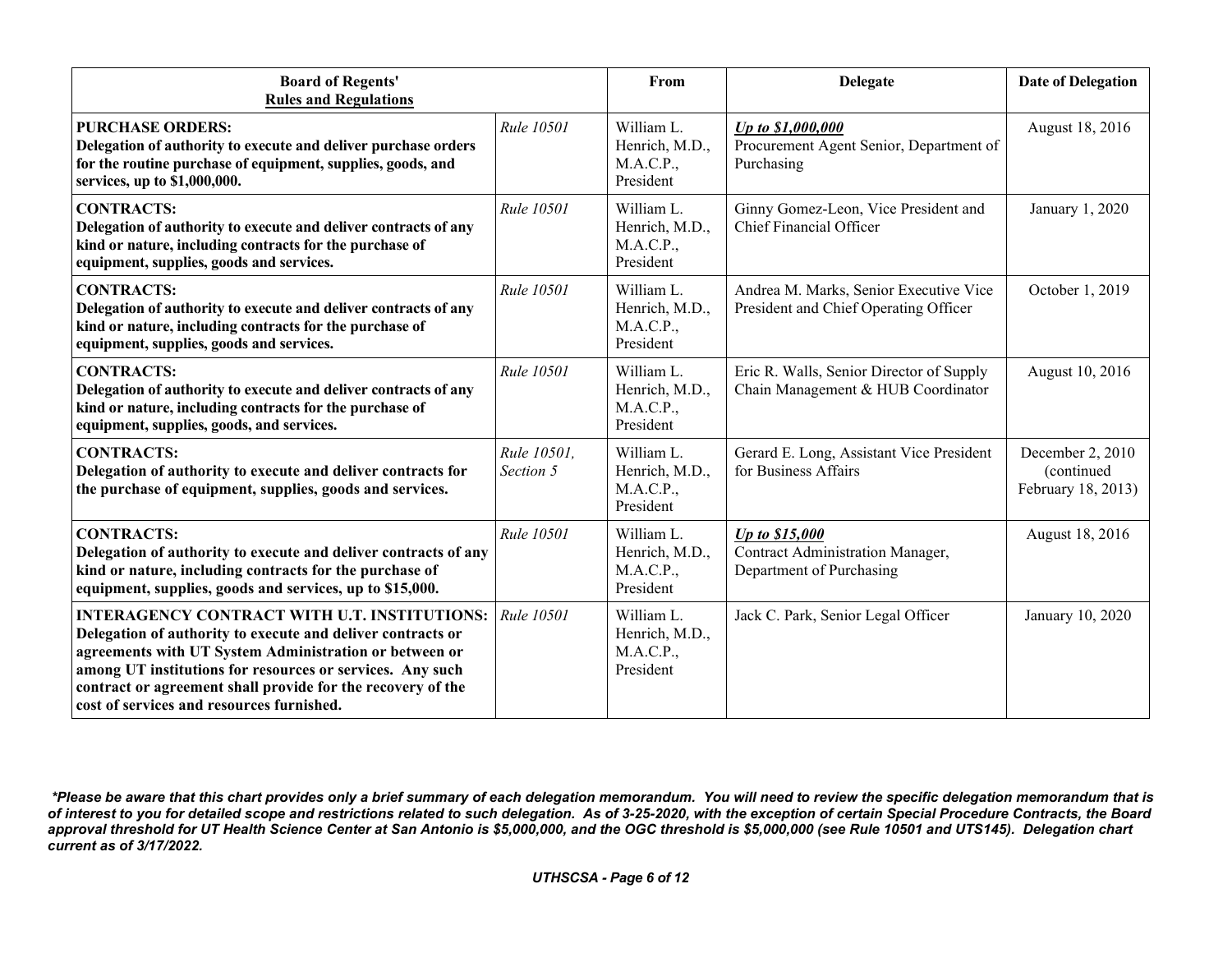| <b>Board of Regents'</b><br><b>Rules and Regulations</b>                                                                                                                                                                                                                                                                                              |                   | From                                                   | <b>Delegate</b>                                                                 | <b>Date of Delegation</b> |
|-------------------------------------------------------------------------------------------------------------------------------------------------------------------------------------------------------------------------------------------------------------------------------------------------------------------------------------------------------|-------------------|--------------------------------------------------------|---------------------------------------------------------------------------------|---------------------------|
| <b>INTERAGENCY CONTRACT WITH U.T. INSTITUTIONS:</b><br>Delegation of authority to execute and deliver contracts or<br>agreements with UT System Administration or between or<br>among UT institutions for resources or services. Any such<br>contract or agreement shall provide for the recovery of the<br>cost of services and resources furnished. | Rule 10501        | William L.<br>Henrich, M.D.,<br>M.A.C.P.,<br>President | Ginny Gomez-Leon, Vice President and<br>Chief Financial Officer                 | January 1, 2020           |
| <b>INTERAGENCY CONTRACT WITH U.T. INSTITUTIONS:</b><br>Delegation of authority to execute and deliver contracts or<br>agreements with UT System Administration or between or<br>among U.T. institutions for resources or services.                                                                                                                    | <b>Rule 10501</b> | William L.<br>Henrich, M.D.,<br>M.A.C.P.,<br>President | Andrea M. Marks, Senior Executive Vice<br>President and Chief Operating Officer | October 1, 2019           |
| <b>AFFILIATION AND PROGRAM AGREEMENTS:</b><br>Delegation of authority to execute and deliver affiliation<br>agreements and program agreements for educational<br>experiences of faculty, students, residents and other trainees<br>(including visiting and/or collaborating individuals).                                                             | <b>Rule 10501</b> | William L.<br>Henrich, M.D.,<br>M.A.C.P.,<br>President | Ginny Gomez-Leon, Vice President and<br><b>Chief Financial Officer</b>          | January 1, 2020           |
| <b>AFFILIATION AND PROGRAM AGREEMENTS:</b><br>Delegation of authority to execute and deliver affiliation<br>agreements and program agreements for educational<br>experiences of faculty, students, residents and other trainees<br>(including visiting and/or collaborating individuals).                                                             | Rule 10501        | William L.<br>Henrich, M.D.,<br>M.A.C.P.,<br>President | Andrea M. Marks, Senior Executive Vice<br>President and Chief Operating Officer | October 1, 2019           |
| <b>AFFILIATION AND PROGRAM AGREEMENTS:</b><br>Delegation of authority to execute and deliver affiliation<br>agreements and program agreements for educational<br>experiences of faculty, students, residents and other trainees<br>(including visiting and/or collaborating individuals).                                                             | Rule 10501        | William L.<br>Henrich, M.D.,<br>M.A.C.P.,<br>President | Jacqueline L. Mok, Vice President for<br>Academic, Faculty, and Student Affairs | October 1, 2019           |
| STATE AND FEDERAL CONTRACTS OR PROPOSALS<br><b>FOR SPONSORED RESEARCH:</b><br>Delegation of authority to execute and deliver state, federal and<br>other contracts or proposals for sponsored research.                                                                                                                                               | Rule 10501        | William L.<br>Henrich, M.D.,<br>M.A.C.P.,<br>President | Mari Martinez, Manager, Grants and<br>Contracts, Office of Sponsored Programs   | February 10, 2021         |
| STATE AND FEDERAL CONTRACTS OR PROPOSALS<br><b>FOR SPONSORED RESEARCH:</b><br>Delegation of authority to execute and deliver state, federal and<br>other contracts or proposals for sponsored research.                                                                                                                                               | Rule 10501        | William L.<br>Henrich, M.D.,<br>M.A.C.P.,<br>President | Ginny Gomez-Leon, Vice President and<br>Chief Financial Officer                 | January 1, 2020           |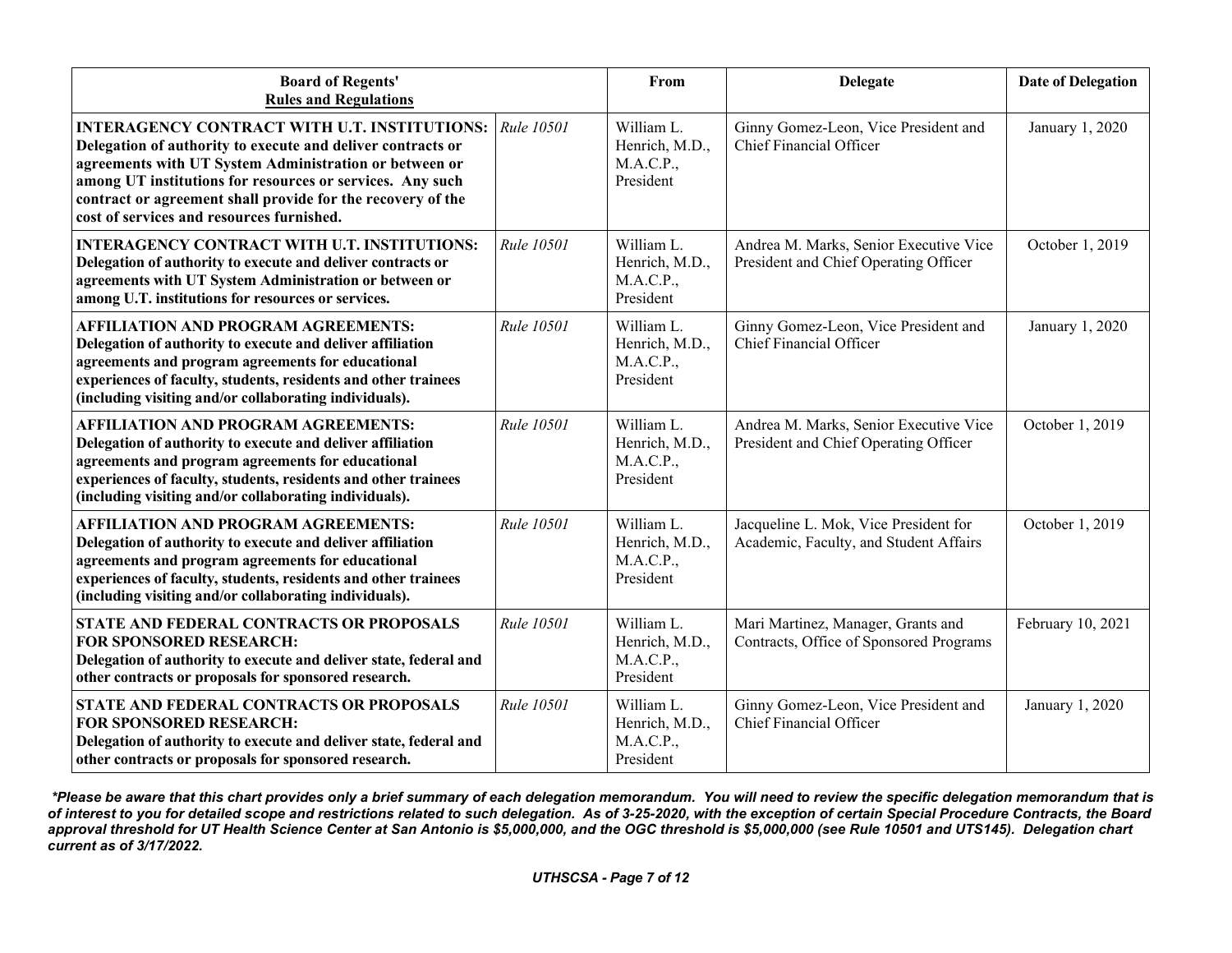| <b>Board of Regents'</b><br><b>Rules and Regulations</b>                                                                                                                                                                                                                                                                                                                                                                    |                                                       | From                                                   | <b>Delegate</b>                                                                         | <b>Date of Delegation</b> |
|-----------------------------------------------------------------------------------------------------------------------------------------------------------------------------------------------------------------------------------------------------------------------------------------------------------------------------------------------------------------------------------------------------------------------------|-------------------------------------------------------|--------------------------------------------------------|-----------------------------------------------------------------------------------------|---------------------------|
| STATE AND FEDERAL CONTRACTS OR PROPOSALS<br><b>FOR SPONSORED RESEARCH:</b><br>Delegation of authority to execute and deliver state, federal and<br>other contracts or proposals for sponsored research.                                                                                                                                                                                                                     | Rule 10501                                            | William L.<br>Henrich, M.D.,<br>M.A.C.P.,<br>President | Andrea M. Marks, Senior Executive Vice<br>President and Chief Operating Officer         | October 1, 2019           |
| STATE AND FEDERAL CONTRACTS OR PROPOSALS<br><b>FOR SPONSORED RESEARCH:</b><br>Delegation of authority to execute and deliver state, federal and<br>other contracts or proposals for sponsored research.                                                                                                                                                                                                                     | <b>Rule 10501</b>                                     | William L.<br>Henrich, M.D.,<br>M.A.C.P.,<br>President | Rachel E. Schofield, Manager, Grants and<br>Contracts, Office of Sponsored Programs     | June 9, 2016              |
| <b>STATE AND FEDERAL CONTRACTS OR PROPOSALS</b><br><b>FOR SPONSORED RESEARCH:</b><br>Delegation of authority to execute and deliver state, federal and<br>other contracts or proposals for sponsored research.                                                                                                                                                                                                              | <b>Rule 10501</b>                                     | William L.<br>Henrich, M.D.,<br>M.A.C.P.,<br>President | Carolina A. Taboada, Manager, Grants<br>and Contracts, Office of Sponsored<br>Programs  | June 9, 2016              |
| STATE AND FEDERAL CONTRACTS OR PROPOSALS<br><b>FOR SPONSORED RESEARCH:</b><br>Delegation of authority to execute and deliver state, federal and<br>other contracts or proposals for sponsored research.                                                                                                                                                                                                                     | Rule 10501                                            | William L.<br>Henrich, M.D.,<br>M.A.C.P.,<br>President | Christopher G. Green, Director, Office of<br><b>Sponsored Programs</b>                  | June 9, 2016              |
| <b>STATE AND FEDERAL CONTRACTS OR PROPOSALS</b><br><b>FOR SPONSORED RESEARCH:</b><br>Delegation of authority to execute and deliver state, federal and<br>other contracts or proposals for sponsored research.                                                                                                                                                                                                              | Rule 10501                                            | William L.<br>Henrich, M.D.,<br>M.A.C.P.,<br>President | Valerie E. Hutchison, Manager, Grants<br>and Contracts, Office of Sponsored<br>Programs | June 9, 2016              |
| SPONSORED PROGRAMS (REPORTS, INVOICES,<br><b>VOUCHERS):</b><br>Delegation of authority to execute and deliver federal financial<br>reports, invoices and vouchers requesting payments for<br>sponsored programs.                                                                                                                                                                                                            | 2 CFR 200.415:<br>Rule 10501                          | William L.<br>Henrich, M.D.,<br>M.A.C.P.,<br>President | Yvette M. Martinez, Director, Office of<br>Accounting                                   | August 13, 2020           |
| <b>AGREEMENTS WITH CORPORATE SPONSORS AND</b><br><b>AGREEMENTS THAT GRANT AN INTEREST IN</b><br><b>INTELLECTUAL PROPERTY:</b><br>Delegation of authority to execute and deliver agreements<br>granting an interest in intellectual property. Includes typical<br>option and license agreements and research contracts with<br>corporate sponsors, as well as non-disclosure agreements and<br>material transfer agreements. | Rule 10501;<br>Rule 90101,<br>Sections 15.1 &<br>15.3 | William L.<br>Henrich, M.D.,<br>M.A.C.P.,<br>President | Ginny Gomez-Leon, Vice President and<br>Chief Financial Officer                         | January 1, 2020           |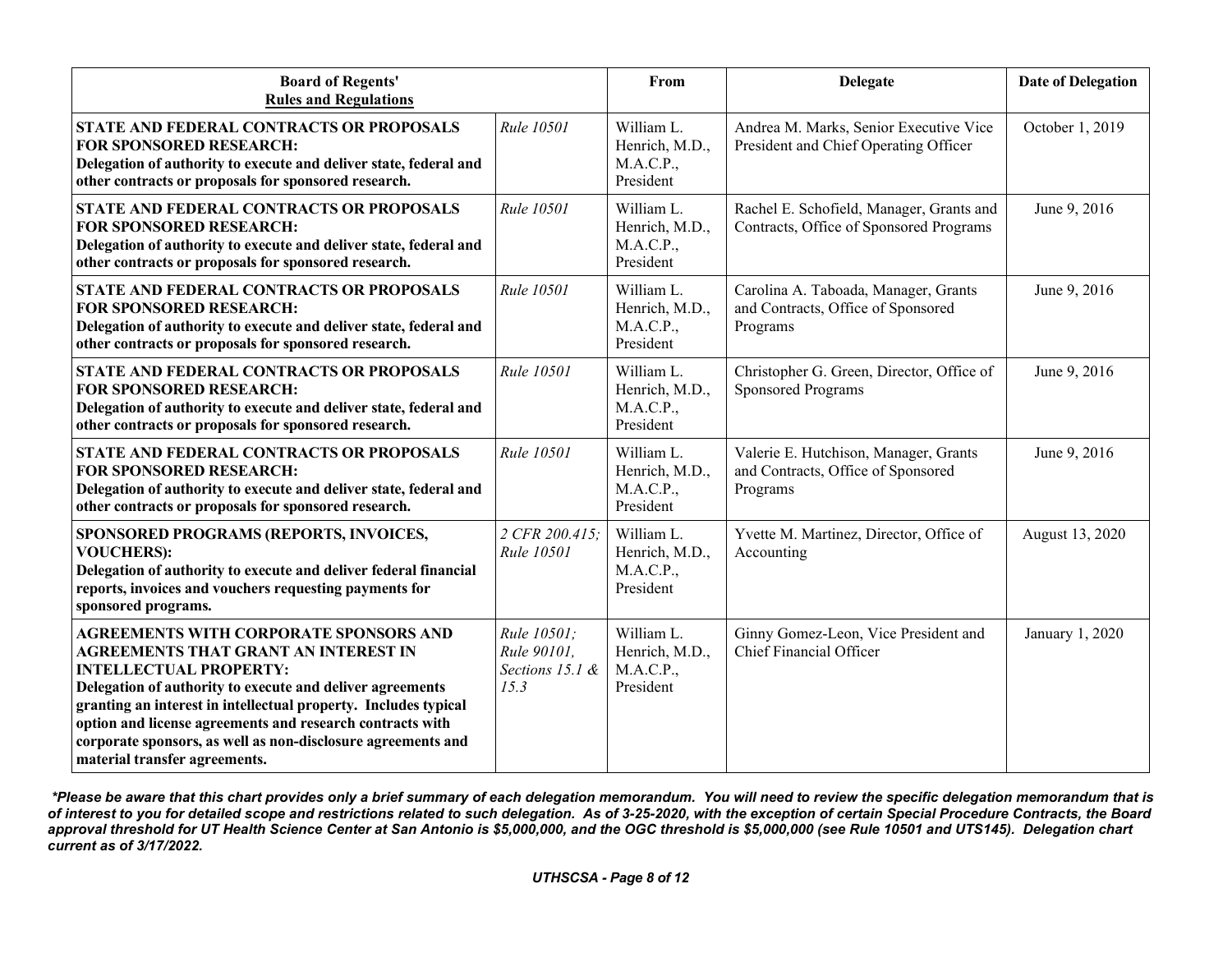| <b>Board of Regents'</b><br><b>Rules and Regulations</b>                                                                                                                                                                                                                                                                                                                                                                    |                                                       | From                                                   | <b>Delegate</b>                                                                           | <b>Date of Delegation</b>                            |
|-----------------------------------------------------------------------------------------------------------------------------------------------------------------------------------------------------------------------------------------------------------------------------------------------------------------------------------------------------------------------------------------------------------------------------|-------------------------------------------------------|--------------------------------------------------------|-------------------------------------------------------------------------------------------|------------------------------------------------------|
| <b>AGREEMENTS WITH CORPORATE SPONSORS AND</b><br><b>AGREEMENTS THAT GRANT AN INTEREST IN</b><br><b>INTELLECTUAL PROPERTY:</b><br>Delegation of authority to execute and deliver agreements<br>granting an interest in intellectual property. Includes typical<br>option and license agreements and research contracts with<br>corporate sponsors, as well as non-disclosure agreements and<br>material transfer agreements. | Rule 10501:<br>Rule 90101,<br>Sections 15.1 &<br>15.3 | William L.<br>Henrich, M.D.,<br>M.A.C.P.,<br>President | Andrea M. Marks, Senior Executive Vice<br>President and Chief Operating Officer           | October 1, 2019                                      |
| <b>INTELLECTUAL PROPERTY - CONFIDENTIALITY</b><br><b>AGREEMENTS:</b><br>Delegation of authority to execute and deliver confidentiality<br>agreements related to intellectual property negotiations.                                                                                                                                                                                                                         | Rule 10501 and<br>90105.<br>Sections 1 & 3            | William L.<br>Henrich, M.D.,<br>M.A.C.P.,<br>President | John R. Gebhard, Senior Executive<br>Director, Technology Transfer &<br>Commercialization | January 12, 2015                                     |
| <b>PROPRIETARY PURCHASES:</b><br>Delegation of authority to approve justifications for proprietary<br>purchases.                                                                                                                                                                                                                                                                                                            | <b>Rule 10501</b>                                     | William L.<br>Henrich, M.D.,<br>M.A.C.P.,<br>President | Ginny Gomez-Leon, Vice President and<br>Chief Financial Officer                           | January 1, 2020                                      |
| PROPRIETARY PURCHASES:<br>Delegation of authority to approve justifications for proprietary<br>purchases.                                                                                                                                                                                                                                                                                                                   | Rule 10501                                            | William L.<br>Henrich, M.D.,<br>M.A.C.P.,<br>President | Andrea M. Marks, Senior Executive Vice<br>President and Chief Operating Officer           | October 1, 2019                                      |
| <b>PROPRIETARY PURCHASES:</b><br>Delegation of authority to approve justifications for proprietary<br>purchases.                                                                                                                                                                                                                                                                                                            | <b>Rule 10501</b>                                     | William L.<br>Henrich, M.D.,<br>M.A.C.P.,<br>President | Senior Procurement Agent, Department of<br>Purchasing                                     | August 18, 2016                                      |
| PROPRIETARY PURCHASES:<br>Delegation of authority to approve justifications for proprietary<br>purchases.                                                                                                                                                                                                                                                                                                                   | Rule 10501                                            | William L.<br>Henrich, M.D.,<br>M.A.C.P.,<br>President | Eric R. Walls, Senior Director of Supply<br>Management & HUB Coordinator                  | August 10, 2016                                      |
| <b>PROPRIETARY PURCHASES:</b><br>Delegation of authority to approve justifications for<br>proprietary purchases.                                                                                                                                                                                                                                                                                                            | Rule 10501,<br>Section 5                              | William L.<br>Henrich, M.D.,<br>M.A.C.P.,<br>President | Gerard E. Long, Assistant Vice President<br>for Business Affairs                          | December 2, 2010<br>(continued<br>February 18, 2013) |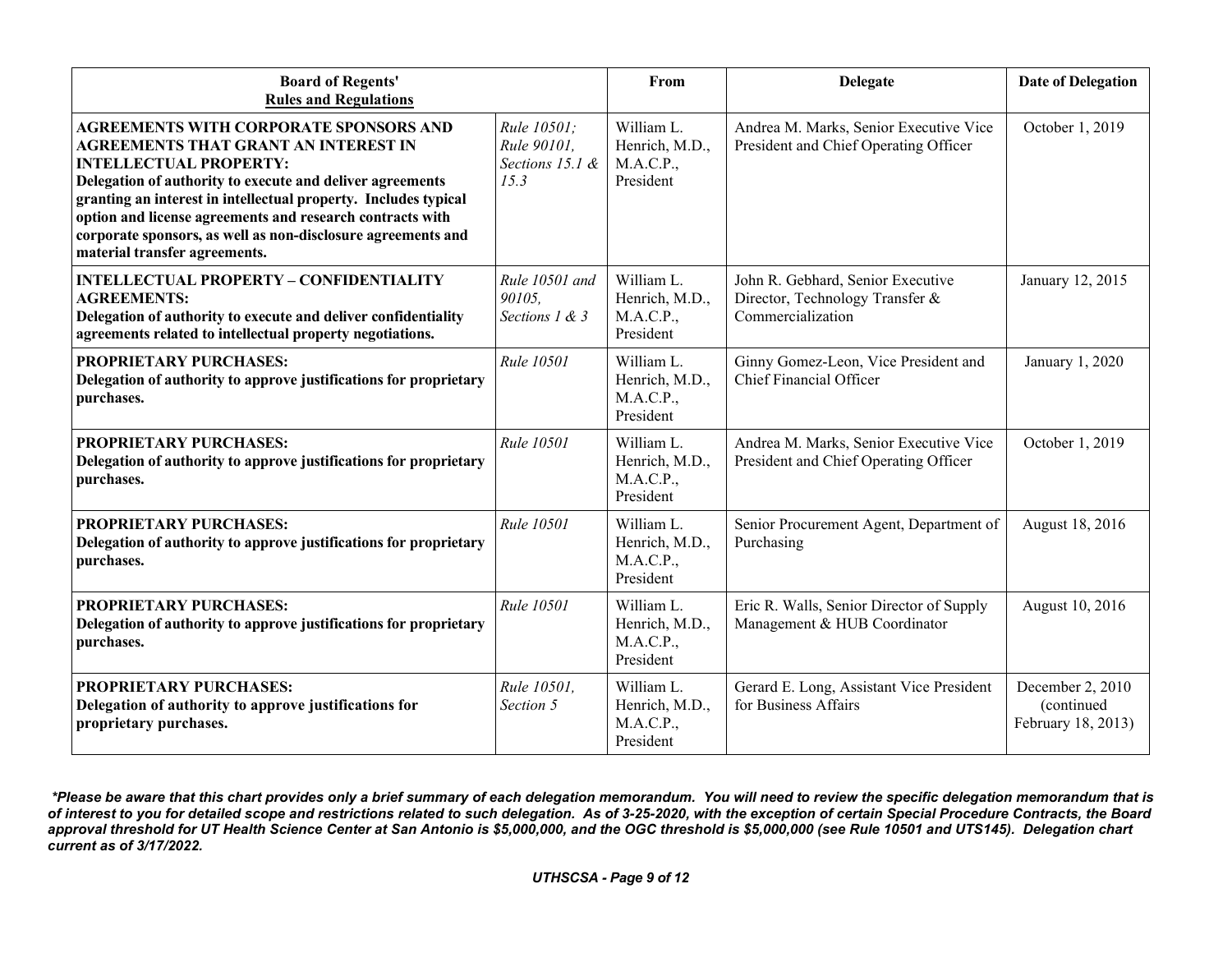| <b>Board of Regents'</b><br><b>Rules and Regulations</b>                                                                                                                                                                                                                                                                        |                                                                                                    | From                                                   | <b>Delegate</b>                                                                           | <b>Date of Delegation</b>                            |  |  |
|---------------------------------------------------------------------------------------------------------------------------------------------------------------------------------------------------------------------------------------------------------------------------------------------------------------------------------|----------------------------------------------------------------------------------------------------|--------------------------------------------------------|-------------------------------------------------------------------------------------------|------------------------------------------------------|--|--|
| PROPRIETARY PURCHASES:<br>Delegation of authority to approve justifications for<br>proprietary purchases.                                                                                                                                                                                                                       | Rule 10501,<br>Section 5                                                                           | William L.<br>Henrich, M.D.,<br>M.A.C.P.,<br>President | Christelle Farias, Assistant Director of<br>Purchasing<br>Teresa Crum, Purchasing Manager | December 7, 2010<br>(continued<br>February 18, 2013) |  |  |
| <b>CERTAIN MEDICARE AND MEDICAID DOCUMENTS:</b><br>Delegation of authority to execute and deliver certain<br>Medicare and Medicaid documents, including routine<br><b>CMS/Trailblazer documents, Provider Enrollment</b><br>Applications, Electronic Data Applications, and single-case<br>Letters of Agreement.                | 42 CFR 424.80:<br>Rule 20201;<br>Rule 10501,<br>Section 5; Rule<br>10501                           | William L.<br>Henrich, M.D.,<br>M.A.C.P.,<br>President | Ginny Gomez-Leon, Vice President and<br><b>Chief Financial Officer</b>                    | January 1, 2020                                      |  |  |
| <b>CERTAIN MEDICARE AND MEDICAID DOCUMENTS:</b><br>Delegation of authority to execute and deliver certain<br>Medicare and Medicaid documents, including certain routine<br><b>CMS/Trailblazer documents, Provider Enrollment</b><br>Applications, Electronic Data Applications, and single-case<br><b>Letters of Agreement.</b> | 42 CFR 424.80:<br>Rule 20201;<br>Rule 10501                                                        | William L.<br>Henrich, M.D.,<br>M.A.C.P.,<br>President | Andrea Marks, Senior Executive Vice<br>President and Chief Operating Officer              | October 1, 2019                                      |  |  |
| <b>CERTAIN MEDICARE AND MEDICAID DOCUMENTS:</b><br>Delegation of authority to execute and deliver certain<br>Medicare and Medicaid documents, including routine<br><b>CMS/Trailblazer documents, Provider Enrollment</b><br>Applications, Electronic Data Applications, and single-case<br>Letters of Agreement.                | 42 CFR 424.80:<br>Rule 20201;<br>Rule 10501,<br>Section 5; Rule<br>10501, Sections<br>$1, 3$ and 4 | William L.<br>Henrich, M.D.,<br>M.A.C.P.,<br>President | Edward Kennerdell, Director of Managed<br>Operations                                      | May 17, 2011<br>(continued<br>February 18, 2013)     |  |  |
| <b>REVIEW AND PROVIDE WRITTEN</b><br><b>ACKNOWLEDGEMENT OF NEPOTISM DISCLOSURE</b><br><b>STATEMENTS FOR PURCHASING PERSONNEL:</b><br>Delegation of authority to review and provide written<br>acknowledgement of Nepotism Disclosure Statements for<br><b>Purchasing Personnel.</b>                                             | Section<br>2262.004 Govt.<br>Code; OGC<br><b>Bulletin 2012-3:</b><br>Rule 10501,<br>Section 1.4    | William L.<br>Henrich, M.D.,<br>M.A.C.P.,<br>President | Eric Walls, Senior Director of Supply<br>Chain Management & HUB Coordinator               | April 17, 2017                                       |  |  |
|                                                                                                                                                                                                                                                                                                                                 |                                                                                                    |                                                        |                                                                                           |                                                      |  |  |
|                                                                                                                                                                                                                                                                                                                                 |                                                                                                    |                                                        |                                                                                           |                                                      |  |  |
| DELEGATIONS OF AUTHORITY FROM THE UNIVERSITY OF TEXAS SYSTEM ADMINISTRATION<br>TO THE UNIVERSITY OF TEXAS HEALTH SCIENCE CENTER AT SAN ANTONIO                                                                                                                                                                                  |                                                                                                    |                                                        |                                                                                           |                                                      |  |  |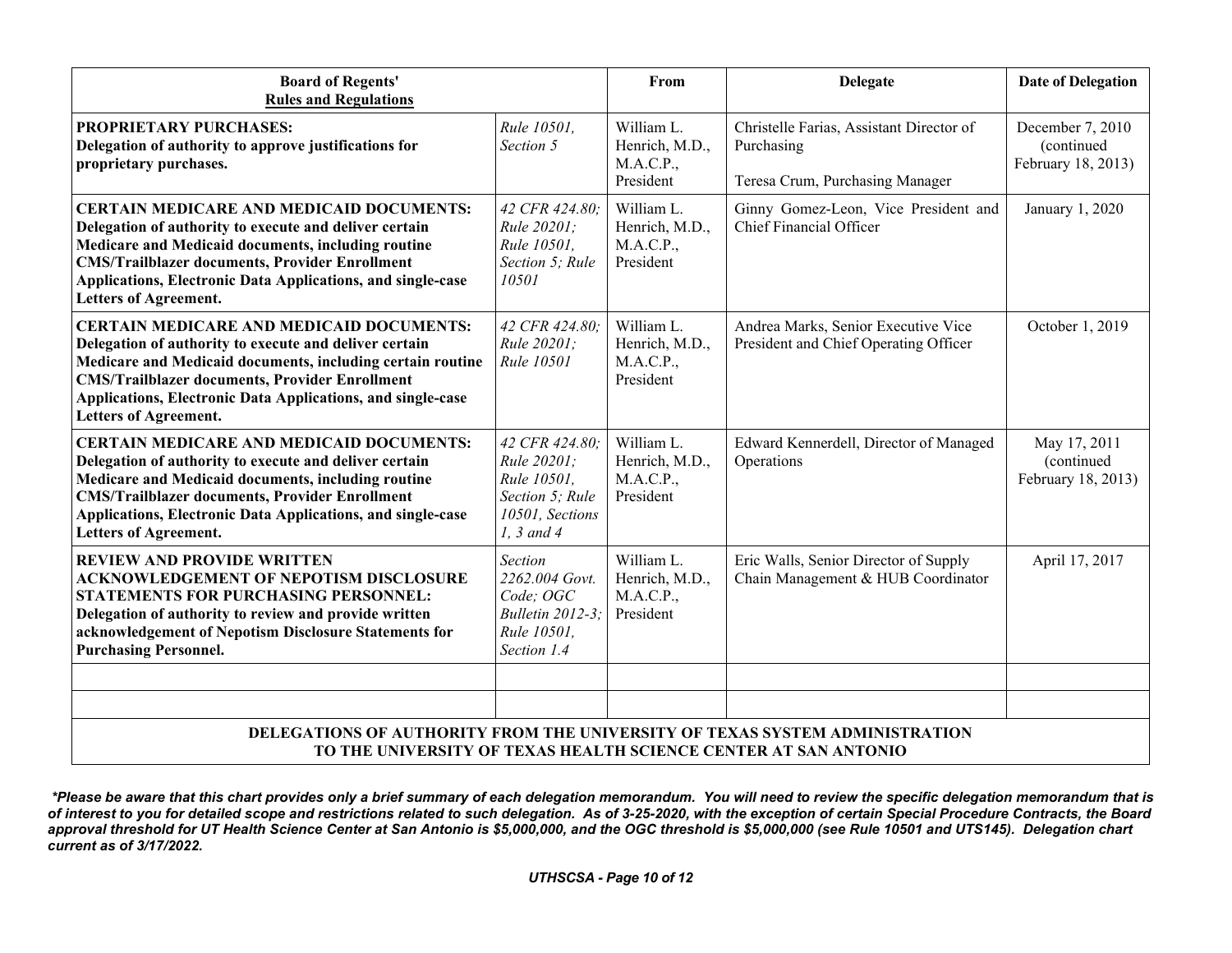| <b>Board of Regents'</b><br><b>Rules and Regulations</b>                                                                                                                                                                                                                                                                                                                                                                                                                                                                                                                                                                                                                                                                                                                                   |                                                                                                                | From                                                                                      | <b>Delegate</b>                                                         | <b>Date of Delegation</b>                          |
|--------------------------------------------------------------------------------------------------------------------------------------------------------------------------------------------------------------------------------------------------------------------------------------------------------------------------------------------------------------------------------------------------------------------------------------------------------------------------------------------------------------------------------------------------------------------------------------------------------------------------------------------------------------------------------------------------------------------------------------------------------------------------------------------|----------------------------------------------------------------------------------------------------------------|-------------------------------------------------------------------------------------------|-------------------------------------------------------------------------|----------------------------------------------------|
| <b>HOLIDAY SCHEDULE:</b><br>Delegation of authority to approve annually the holiday<br>schedule for the respective institutions.                                                                                                                                                                                                                                                                                                                                                                                                                                                                                                                                                                                                                                                           | Rule 30201,<br>Section 1                                                                                       | Jonathan Pruitt,<br><b>Executive Vice</b><br>Chancellor for<br><b>Business</b><br>Affairs | Presidents, The University of Texas                                     | September 1, 2010<br>(continued<br>March 1, 2022)  |
| <b>EU MINISTERIAL FORMS:</b><br>Delegation of authority to electronically sign and submit via<br>the European Union/Commission (EU) Electronic<br>Exchange/Management System (Participant Portal), in role as<br>EU Legal Entity Appointed Representative (LEAR),<br>ministerial forms. EU form will be provided to UT System<br>OGC for a determination that it is ministerial in nature; and<br>if the form is reviewed and approved as ministerial, it may be<br>electronically signed and submitted by the delegate.                                                                                                                                                                                                                                                                   | Rule 10501                                                                                                     | Jonathan Pruitt,<br><b>Executive Vice</b><br>Chancellor for<br><b>Business</b><br>Affairs | Chris Green, Sr. Director, OSP, UT Health<br>Science Center San Antonio | May 15, 2018<br>(continued<br>March 1, 2022)       |
| <b>LANDLORD'S OR LICENSOR'S CONSENT TO</b><br><b>MODIFICATION OF EXISTING</b><br>TELECOMMUNICATIONS EQUIPMENT NOT<br><b>INVOLVING THE ADDITION OF EQUIPMENT:</b><br>Delegation of authority to execute and deliver Landlord's or<br><b>Licensor's Consent to Modification of Existing</b><br>Telecommunications Equipment. Delegate shall use without<br>material change the template letter, in conformity with the<br>instructions attached thereto, currently approved by the U.T.<br>System Office of General Counsel (OGC), or such subsequent<br>template letter and accompanying instructions that may be<br>approved by OGC.<br>This delegation is expressly limited to the consent to modify<br>existing telecommunications equipment not involving the<br>addition of equipment. | Rule 70301,<br>Section 4.3; Rule<br>10501; UTS<br>126; Article III,<br><b>Section 51 Texas</b><br>Constitution | Jonathan Pruitt,<br><b>Executive Vice</b><br>Chancellor for<br><b>Business</b><br>Affairs | Chief Business Officers, U. T. Health<br>Science Center at San Antonio  | September 15, 2020<br>(continued<br>March 1, 2022) |

*<sup>\*</sup>Please be aware that this chart provides only a brief summary of each delegation memorandum. You will need to review the specific delegation memorandum that is of interest to you for detailed scope and restrictions related to such delegation. As of 3-25-2020, with the exception of certain Special Procedure Contracts, the Board approval threshold for UT Health Science Center at San Antonio is \$5,000,000, and the OGC threshold is \$5,000,000 (see Rule 10501 and UTS145). Delegation chart current as of 3/17/2022.*